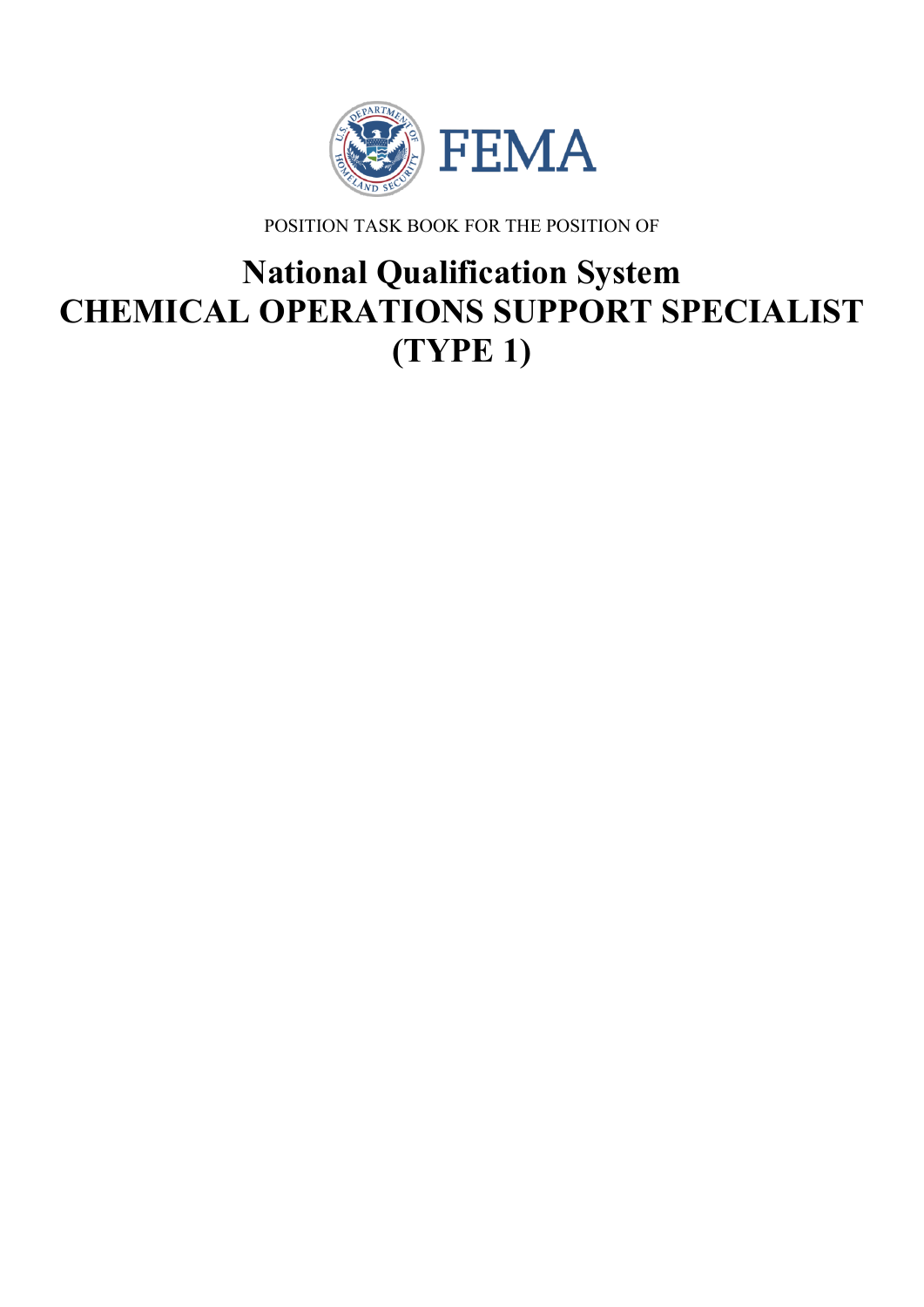# **CHEMICAL OPERATIONS SUPPORT SPECIALIST (TYPE 1)**

# *1. Competency:* **Assume position responsibilities**

*Description:* Successfully assume the role of Chemical Operations Support Specialist (COSS) and initiate position activities at the appropriate time, according to the following behaviors.

#### *1a. Behavior:* **Ensure readiness for assignment**

| <b>TASK</b>                                                                                                                                                                                                                                                                                                                                                                                                                   | <b>CODE</b>         | <b>EVALUATION</b><br><b>RECORD#</b> | <b>EVALUATOR</b><br><b>INITIALS AND</b><br><b>DATE</b> |
|-------------------------------------------------------------------------------------------------------------------------------------------------------------------------------------------------------------------------------------------------------------------------------------------------------------------------------------------------------------------------------------------------------------------------------|---------------------|-------------------------------------|--------------------------------------------------------|
| 1. Demonstrate a basic ability to interpret release and exposure<br>data products:<br>• Interpret and brief at least two data products to an audience                                                                                                                                                                                                                                                                         | C, E, F, I,<br>J, T |                                     |                                                        |
| 2. Demonstrate ability to share information with responders and<br>decision makers using the Homeland Security Information<br>Network (HSIN), WebEOC, spreadsheets and other common<br>software:<br>· Demonstrate a working knowledge of HSIN, WebEOC,<br>spreadsheets, and other common software                                                                                                                             | C, E, F, I,<br>J, T |                                     |                                                        |
| 3. Demonstrate application that maps, plume modeling<br>(atmospheric, stream, subsurface), briefing products, and<br>technical reports can come from several sources:<br>• Explain functions of software or data product providers,<br>types of information, and product provided                                                                                                                                             | C, E, F, I,<br>J, T |                                     |                                                        |
| 4. Demonstrate the ability to interpret the full set of exposure<br>pathway data products for one of the three scenarios<br>(transportation-related, fixed facility, and terrorist/Weapons<br>of Mass Destruction [WMD] chemical incident):<br>• Provide an after-action report or other relevant<br>comprehensive documentation from a previous exercise<br>detailing demonstration of tasks                                 | C, E, F, I,<br>J, T |                                     |                                                        |
| 5. Demonstrate working knowledge of the basic functionality<br>and differences between advanced modeling tools:<br>• Demonstrate working knowledge of Visual Sampling Plan<br>(VSP) and Environmental Protection Agency (EPA)<br>environmental monitoring and sampling tools (i.e., Airborne<br>Spectral Photometric Environmental Collection Technology<br>[ASPECT]                                                          | C, E, F, I,<br>J, T |                                     |                                                        |
| 6. Explain the differences between providing technical<br>guidance versus making recommendations:<br>· Describe how recommendations consist of specific options<br>derived from technical guidance                                                                                                                                                                                                                            | C, E, F, I,<br>J, T |                                     |                                                        |
| 7. Explain the value to responders and decision makers of the<br>standard Interagency Modeling and Atmospheric Assessment<br>Center (IMAAC) products:<br>• Describe standard products delivered from IMAAC for<br>various incidents<br>· Identify standard assumptions, layout, features,<br>information, and legends for the data products<br>• Recognize common questions that the IMAAC products<br>are intended to answer | C, E, F, I,<br>J, T |                                     |                                                        |
| 8. Identify the AHJ that is responsible for chemical emergency<br>response in the area to which you are deployed:<br>• Coordinate with the AHJ responsible for public and<br>worker protection during chemical incidents                                                                                                                                                                                                      | C, E, F, I,<br>J, T |                                     |                                                        |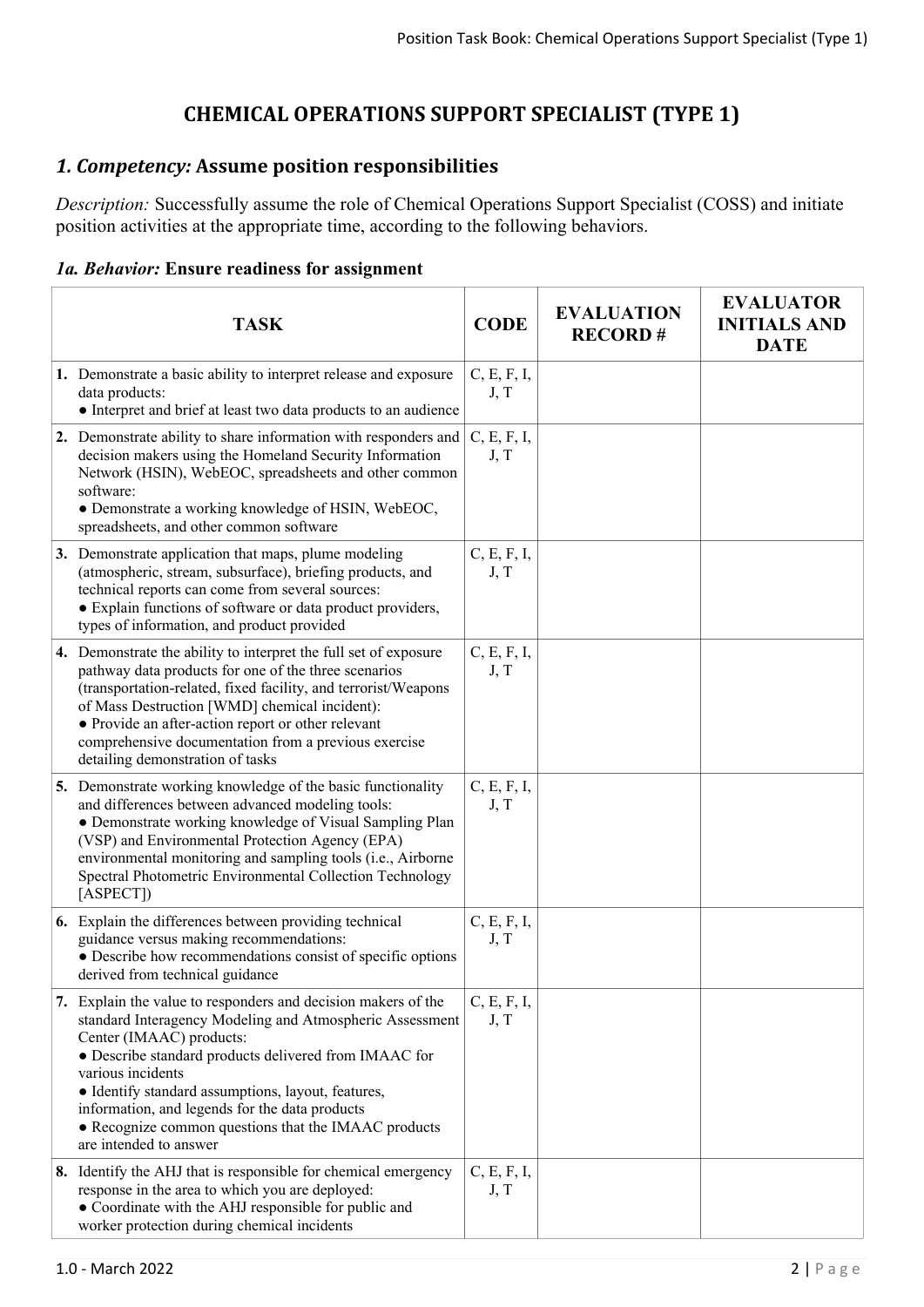## *1b. Behavior:* **Successfully assume the role of COSS and initiate position activities**

| <b>TASK</b>                                                                                                                                                                                                       | <b>CODE</b>         | <b>EVALUATION</b><br><b>RECORD#</b> | <b>EVALUATOR</b><br><b>INITIALS AND</b><br><b>DATE</b> |
|-------------------------------------------------------------------------------------------------------------------------------------------------------------------------------------------------------------------|---------------------|-------------------------------------|--------------------------------------------------------|
| 9. Report to your assigned site and supervisor and obtain<br>briefing on role to begin position activities as COSS:<br>• Provide sign-in sheets documenting your attendance at<br>previous incidents or exercises | C, E, F, I,<br>J, T |                                     |                                                        |

## *1c. Behavior:* **Ensure availability, qualifications, and capabilities of resources to complete assignment**

| <b>TASK</b>                                                                                                                                                                                                                                                                              | <b>CODE</b>         | <b>EVALUATION</b><br><b>RECORD#</b> | <b>EVALUATOR</b><br><b>INITIALS AND</b><br><b>DATE</b> |
|------------------------------------------------------------------------------------------------------------------------------------------------------------------------------------------------------------------------------------------------------------------------------------------|---------------------|-------------------------------------|--------------------------------------------------------|
| 10. Demonstrate ability to assess qualifications of COSS strike<br>team members and deploy according to their varying<br>capabilities:<br>• Provide an after-action report or other relevant<br>comprehensive documentation from a previous exercise<br>detailing demonstration of tasks | C, E, F, I,<br>J, T |                                     |                                                        |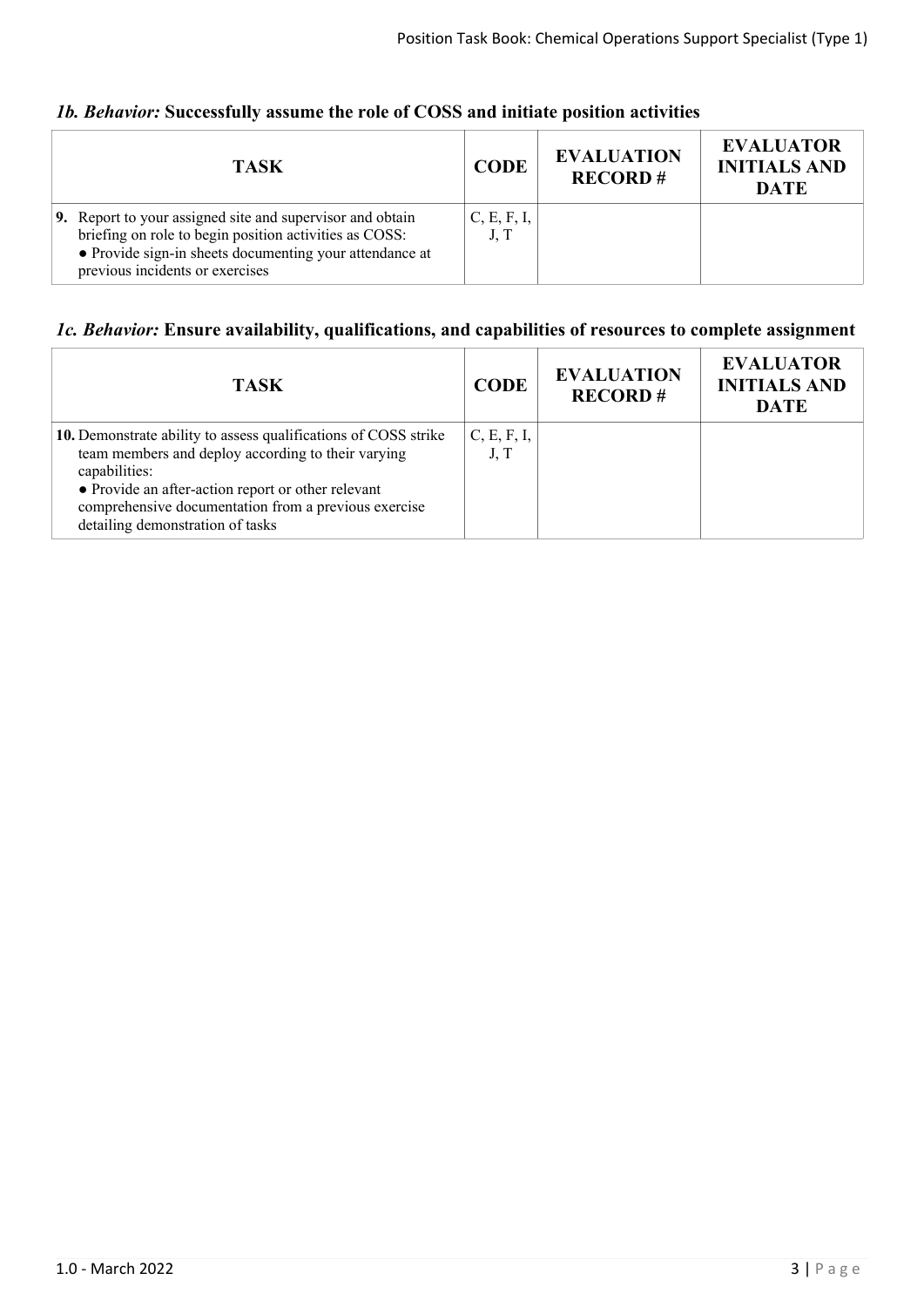# *2. Competency:* **Communicate effectively**

*Description:* Use suitable communication techniques to share relevant information with appropriate personnel on a timely basis to accomplish objectives in a potentially rapidly changing environment.

## *2a. Behavior:* **Ensure the exchange of relevant information during briefings and debriefings**

| <b>TASK</b>                                                                                                                                                                                                                                                                                                                                                                                                                                               | <b>CODE</b>         | <b>EVALUATION</b><br><b>RECORD#</b> | <b>EVALUATOR</b><br><b>INITIALS AND</b><br><b>DATE</b> |
|-----------------------------------------------------------------------------------------------------------------------------------------------------------------------------------------------------------------------------------------------------------------------------------------------------------------------------------------------------------------------------------------------------------------------------------------------------------|---------------------|-------------------------------------|--------------------------------------------------------|
| 11. Demonstrate the ability to identify opportunities for COSS<br>engagement and how to relay the information to important<br>responders, incident managers, agencies, and stakeholders:<br>• Demonstrate ability to communicate effectively with<br>workers in the field as well as with senior leadership<br>• Identify the right meetings/mechanisms to relay important<br>information to responders, incident managers, agencies, and<br>stakeholders | C, E, F, I,<br>J, T |                                     |                                                        |

#### *2b. Behavior:* **Communicate incident priorities and operations**

| <b>TASK</b>                                                                                                                                                                                                                                                                                                                                                  | <b>CODE</b>         | <b>EVALUATION</b><br><b>RECORD#</b> | <b>EVALUATOR</b><br><b>INITIALS AND</b><br><b>DATE</b> |
|--------------------------------------------------------------------------------------------------------------------------------------------------------------------------------------------------------------------------------------------------------------------------------------------------------------------------------------------------------------|---------------------|-------------------------------------|--------------------------------------------------------|
| 12. Demonstrate capacity as described in Incident Command<br>System (ICS) forms (i.e., Health and Safety Plan or other<br>components of an IAP).                                                                                                                                                                                                             | C, E, F, I,<br>J, T |                                     |                                                        |
| 13. Demonstrate capacity to appropriately engage with decision<br>makers in the highest levels of government.                                                                                                                                                                                                                                                | C, E, F, I,<br>J, T |                                     |                                                        |
| 14. Evaluate the chemical characteristics of the scenario and<br>relate the risks to the responders, environment, and the<br>public:<br>• Provide content for Public Information Officer (PIO)<br>messaging<br>• Provide chemical perspectives for development of the<br>Incident Action Plan (IAP)<br>• Provide chemical perspectives for incident briefing | C, E, F, I,<br>J, T |                                     |                                                        |

#### *2c. Behavior:* **Effectively gather, produce, apply, distribute, and communicate information**

| <b>TASK</b>                                                                                                                                                                                                                                                                           | <b>CODE</b>         | <b>EVALUATION</b><br><b>RECORD#</b> | <b>EVALUATOR</b><br><b>INITIALS AND</b><br><b>DATE</b> |
|---------------------------------------------------------------------------------------------------------------------------------------------------------------------------------------------------------------------------------------------------------------------------------------|---------------------|-------------------------------------|--------------------------------------------------------|
| 15. Demonstrate ability to convey technical information to a<br>non-technical audience:<br>• Given a topic related to the consequences of a chemical<br>incident, describe it in terms understandable by a sixth-<br>grader                                                           | C, E, F, I,<br>J, T |                                     |                                                        |
| 16. Demonstrate effective public interaction skills:<br>• Effective and concise language<br>• Good eye contact<br>• Proper body language<br>• Self-awareness to recognize effectiveness of message<br>delivery<br>• Situational awareness and ability to adapt message to<br>audience | C, E, F, I,<br>J, T |                                     |                                                        |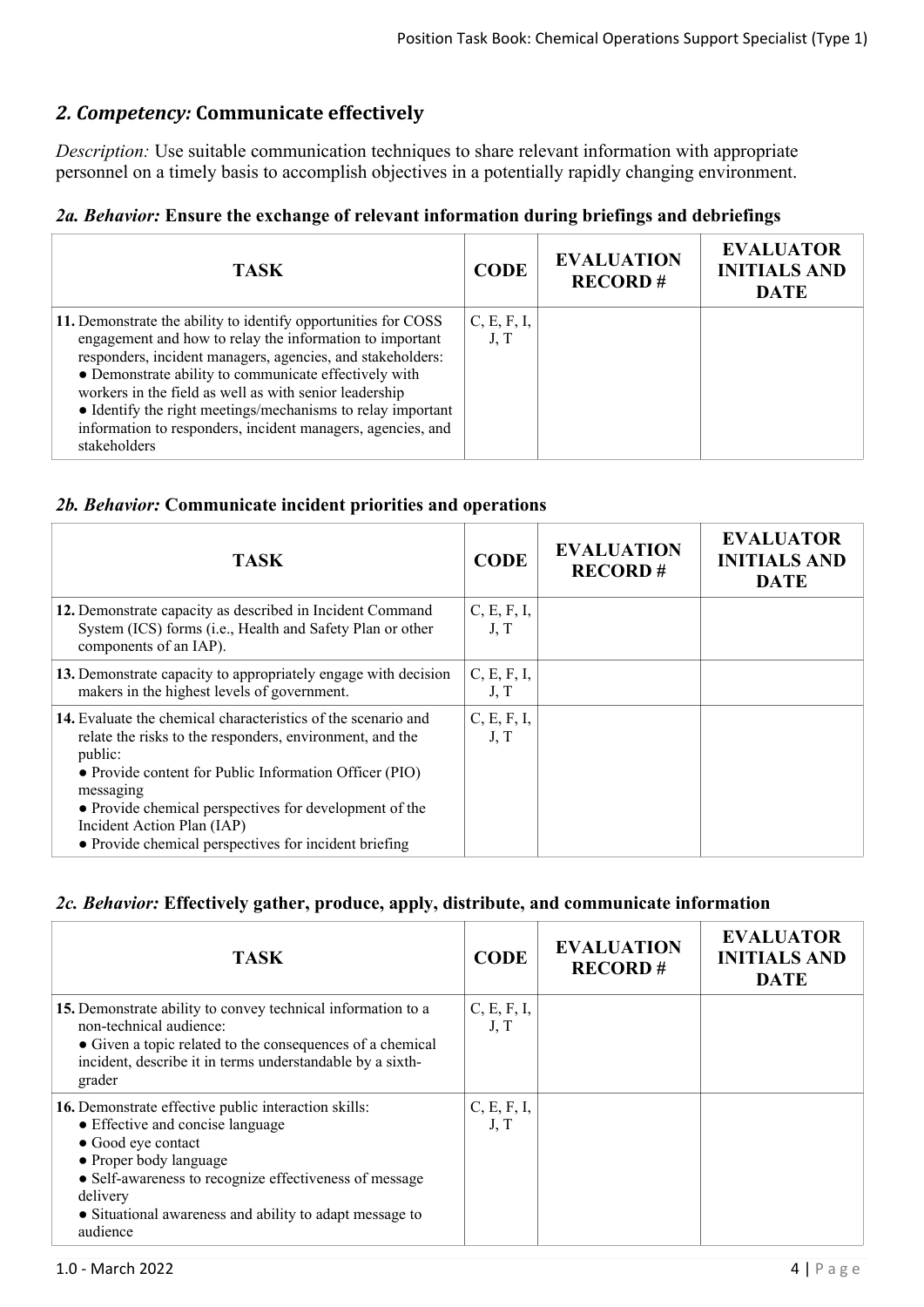| 17. Provide just-in-time training for responders operating in a | C, E, F, I, |  |
|-----------------------------------------------------------------|-------------|--|
| chemical environment:                                           | J, T        |  |
| • Deliver training to a group of responders preparing to        |             |  |
| deploy for a chemical incident                                  |             |  |
| • Prepare training for responders to include risk               |             |  |
| communication and perspectives to put the chemical risk in      |             |  |
| perspective with overall hazards                                |             |  |
|                                                                 |             |  |

#### *2d. Behavior:* **Oversee production and distribution of information per established guidelines and ensure recipient understands information**

| <b>TASK</b>                                                                                                                                                                                                                                                                                                                                                                                                                                                                                                                                                                                                                                                                                                                                                                                                                        | <b>CODE</b>         | <b>EVALUATION</b><br><b>RECORD#</b> | <b>EVALUATOR</b><br><b>INITIALS AND</b><br><b>DATE</b> |
|------------------------------------------------------------------------------------------------------------------------------------------------------------------------------------------------------------------------------------------------------------------------------------------------------------------------------------------------------------------------------------------------------------------------------------------------------------------------------------------------------------------------------------------------------------------------------------------------------------------------------------------------------------------------------------------------------------------------------------------------------------------------------------------------------------------------------------|---------------------|-------------------------------------|--------------------------------------------------------|
| 18. Demonstrate ability to effectively relate risk to public:<br>• Demonstrate ability to convey technical information in a<br>non-technical and concise manner appropriate for the public<br>• Demonstrate ability to coordinate with appropriate<br>representatives (e.g., PIO, chemical management, Incident<br>Commander) in a jurisdiction to draft and distribute<br>messages<br>• Identify resources available to assist in developing<br>chemical risk or incident messaging                                                                                                                                                                                                                                                                                                                                               | C, E, F, I,<br>J, T |                                     |                                                        |
| 19. Demonstrate application of the DOT ERG, NIOSH Pocket<br>Guide, WISER, EPA AEGLs, CAMEO, ChemResponder<br>and other chemical emergency response and recovery<br>guidance in context of varying levels of risk to workers and<br>the public based on incident type:<br>• Recognize important considerations for recommendations,<br>including inputs, assumptions, and limitations<br>• Recognize where protective actions may not correspond to<br>the recommended guidance                                                                                                                                                                                                                                                                                                                                                     | C, E, F, I,<br>J, T |                                     |                                                        |
| 20. Given a unique response or recovery concept, define a<br>custom data product supporting the delivery of information<br>about that concept:<br>• Demonstrate ability to advise on how to order a more<br>specific or detailed data product to address incident<br>questions or priorities<br>• Demonstrate ability to recognize when a specialty is<br>required to brief on a custom data product<br>• Describe the information that this specialized product is<br>communicating in a meaningful way that is useful to the<br>responders/decision makers<br>• Identify types of information that can be added to a data<br>product or map (agricultural, special populations, local<br>datasets, etc.)<br>• Respond to difficult questions or requests that would result<br>in non-standard interpretation and use of products | C, E, F, I,<br>J, T |                                     |                                                        |
| 21. Identify how to request map and data products and how to<br>receive and distribute them:<br>• Describe working knowledge of how to record and relay a<br>request for and receipt of a standard or custom IMAAC<br>product                                                                                                                                                                                                                                                                                                                                                                                                                                                                                                                                                                                                      | C, E, F, I,<br>J, T |                                     |                                                        |
| 22. Interpret an EPA/ASPECT data product:<br>• Describe how the EPA National Response Center may be<br>contacted to request EPA/ASPECT data<br>• Describe how the EPA/ASPECT can provide<br>measurements of actual contamination over a wide area early<br>in a response effort                                                                                                                                                                                                                                                                                                                                                                                                                                                                                                                                                    | C, E, F, I,<br>J, T |                                     |                                                        |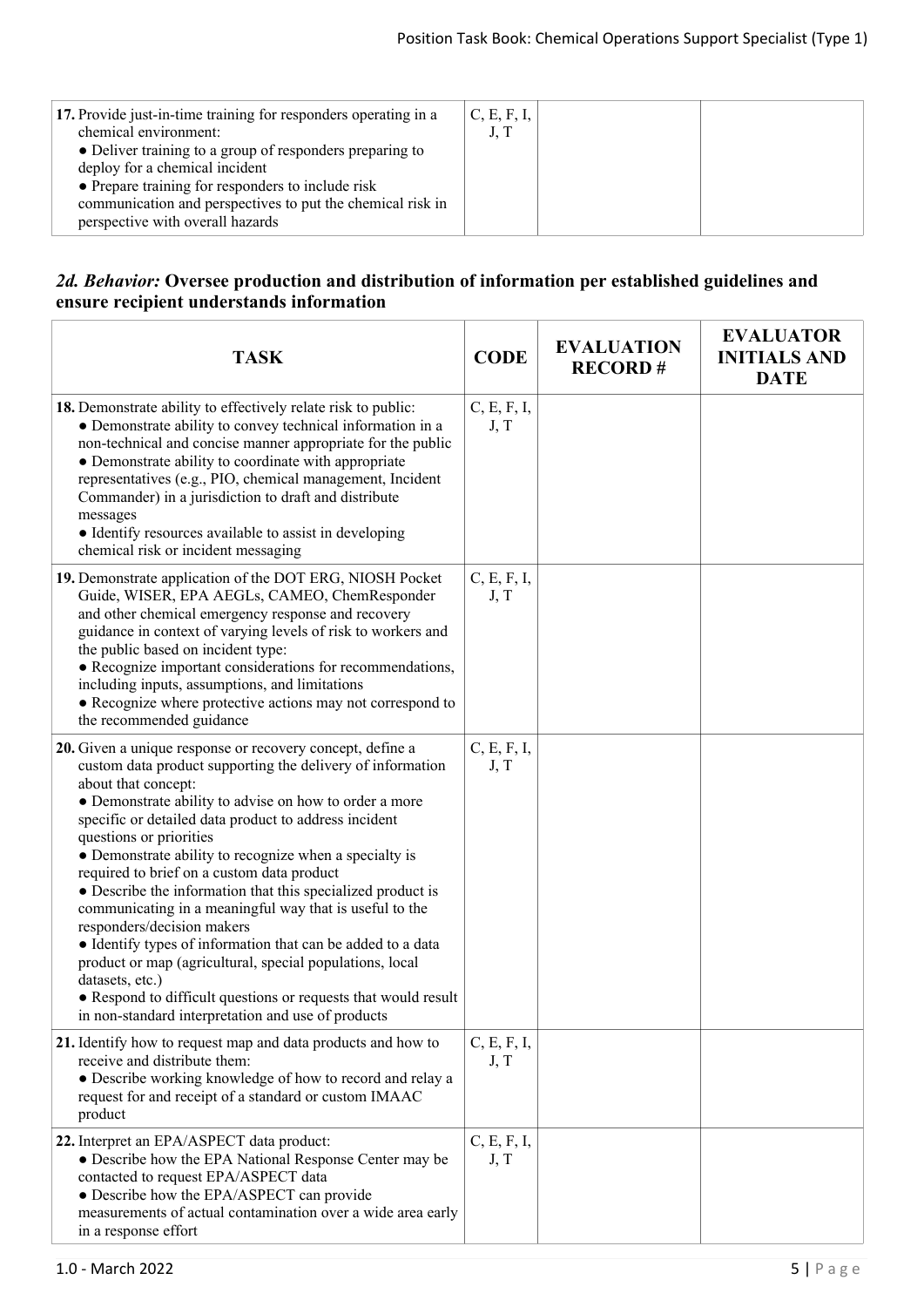| <b>23.</b> Record and relay a request for and receipt of a standard or<br>custom IMAAC product. | C, E, F, I, |  |
|-------------------------------------------------------------------------------------------------|-------------|--|
|                                                                                                 |             |  |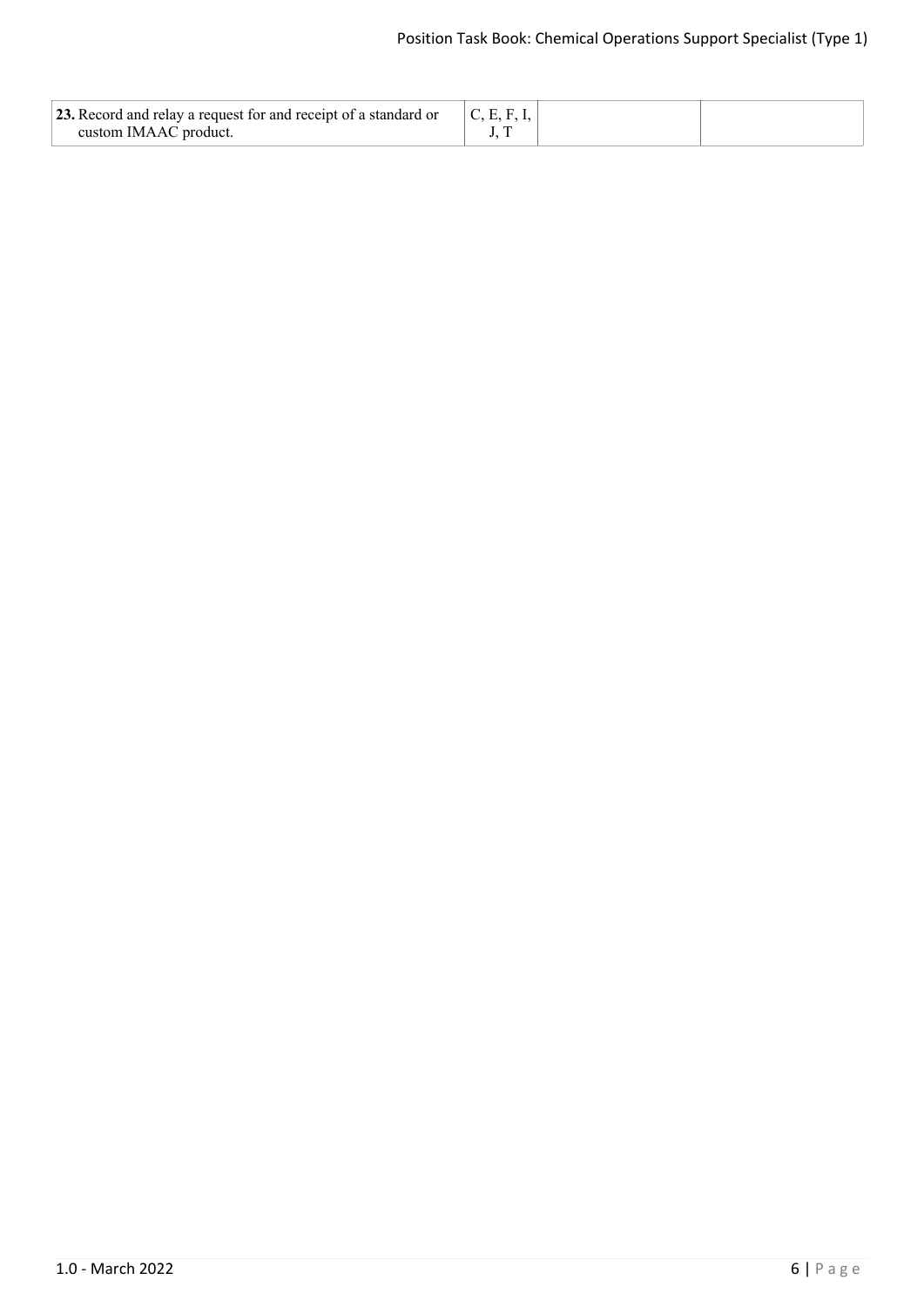# *3. Competency:* **Conduct operations and ensure completion of assigned tasks**

*Description:* Identify, analyze, and apply relevant situational information and evaluate actions to complete assignments safely and meet identified objectives. Complete actions within established timeframe.

#### *3a. Behavior:* **Demonstrate core position skills**

| <b>TASK</b>                                                                                                                                                                                                                                                                                                                                                                                                                                                                                                                                       | <b>CODE</b>         | <b>EVALUATION</b><br><b>RECORD#</b> | <b>EVALUATOR</b><br><b>INITIALS AND</b><br><b>DATE</b> |
|---------------------------------------------------------------------------------------------------------------------------------------------------------------------------------------------------------------------------------------------------------------------------------------------------------------------------------------------------------------------------------------------------------------------------------------------------------------------------------------------------------------------------------------------------|---------------------|-------------------------------------|--------------------------------------------------------|
| 24. Demonstrate ability to research and explain capabilities of<br>the major federal and SLTT assets as they relate to<br>transportation-related, fixed facility, and terrorist/WMD<br>chemical incidents:<br>• Describe the main resources for chemical incidents<br>available in federal and SLTT jurisdictions<br>• Describe the main chemical subject-matter expert (SME)<br>assets available from the federal and SLTT government for<br>chemical incidents<br>• Identify references where the various assets and resources<br>are described | C, E, F, I,<br>J, T |                                     |                                                        |
| 25. Demonstrate application of guidance and reference<br>documents important for transportation related, fixed facility,<br>and terrorist/WMD chemical incident:<br>• Describe the guidance documents related to response to a<br>transportation accident<br>• Describe the guidance documents related to response to a<br>fixed facility contamination incident<br>• Describe the guidance documents related to response to a<br>terrorist/WMD incident                                                                                          | C, E, F, I,<br>J, T |                                     |                                                        |
| 26. Demonstrate the ability to lead a strike team of COSS<br>engaged in transportation related, fixed facility OR<br>terrorist/WMD chemical incident or exercise:<br>• Provide an after-action report or other relevant<br>comprehensive documentation from a previous exercise<br>detailing demonstration of task                                                                                                                                                                                                                                | C, E, F, I,<br>J, T |                                     |                                                        |
| 27. Describe environmental assessments for human health<br>protection common to transportation related, fixed facility,<br>and terrorist/WMD chemical incident incidents.                                                                                                                                                                                                                                                                                                                                                                         | C, E, F, I,<br>J, T |                                     |                                                        |
| 28. Describe how the environmental monitoring requirements<br>for a transportation related, fixed facility, and terrorist/WMD<br>chemical incident for chronic exposures in the environment<br>are similar in their characteristics and methodologies:<br>• Identify the environmental consequences of transportation<br>related chemical incident<br>• Identify the environmental consequences of fixed facility<br>contamination incident<br>• Identify the environmental consequences of terrorist/WMD<br>related chemical incident            | C, E, F, I,<br>J, T |                                     |                                                        |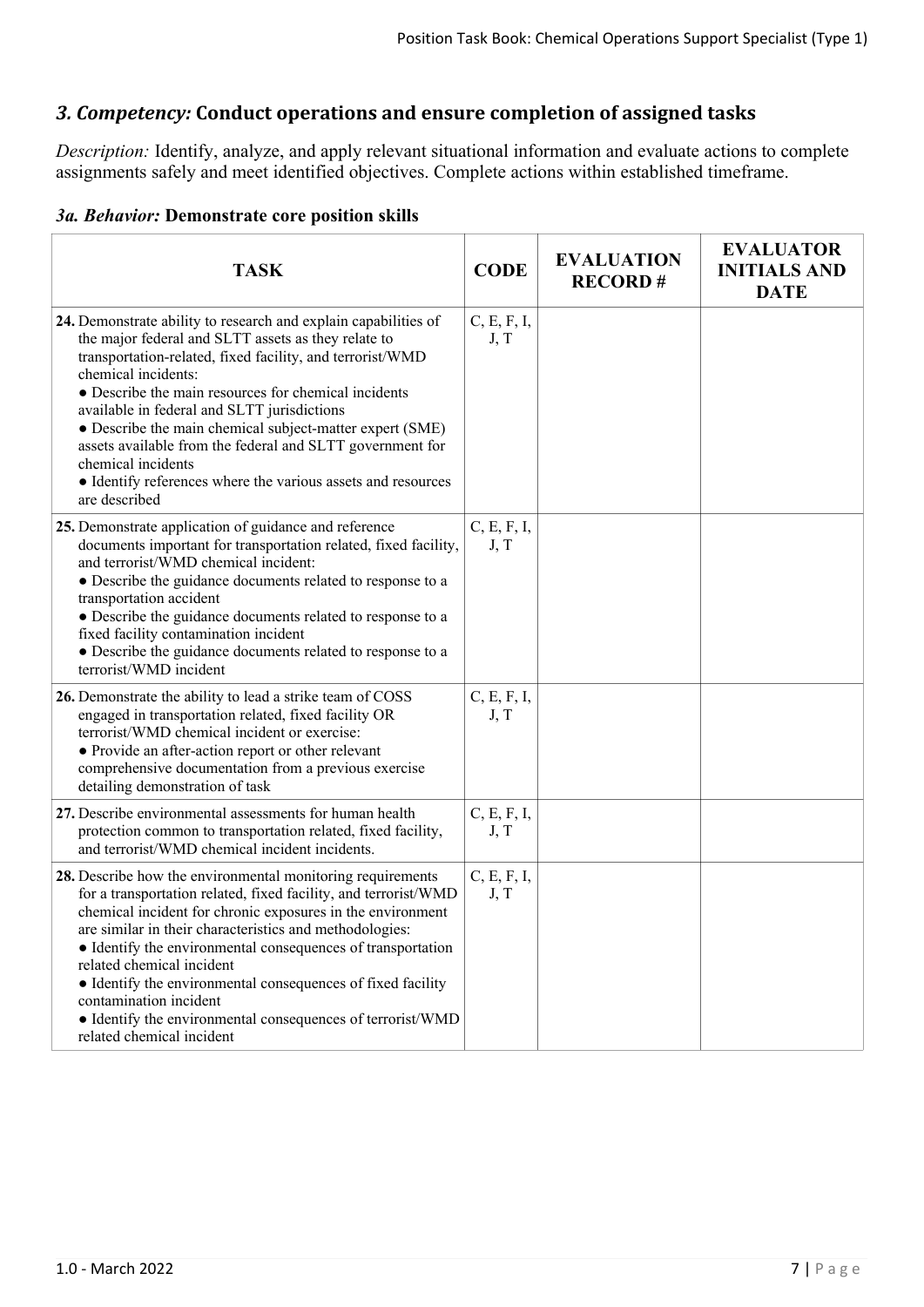| 29. Describe the appropriate chemical instrumentation and<br>environmental measurement data collection technique for a<br>terrorist/WMD incident:<br>• Identify modifications of routine environmental sampling<br>and analysis procedures that may be necessary following a<br>terrorist/WMD incident<br>• Identify quality assurance controls for sampling and<br>laboratory analysis for samples obtained after terrorist/WMD<br>incident<br>• Identify the analytical instrumentation for environmental<br>samples obtained following a terrorist/WMD incident<br>• Identify the media samples appropriate to assessing<br>exposure pathways for a terrorist/WMD incident                                                                                         | C, E, F, I,<br>J, T |  |
|-----------------------------------------------------------------------------------------------------------------------------------------------------------------------------------------------------------------------------------------------------------------------------------------------------------------------------------------------------------------------------------------------------------------------------------------------------------------------------------------------------------------------------------------------------------------------------------------------------------------------------------------------------------------------------------------------------------------------------------------------------------------------|---------------------|--|
| 30. Describe the appropriate chemical instrumentation and<br>environmental measurement data collection technique for<br>fixed facility contamination incident:<br>• Identify modifications of routine environmental sampling<br>and analysis procedures that may be necessary following a<br>fixed facility contamination incident<br>• Identify quality assurance controls for sampling and<br>laboratory analysis for samples obtained after a fixed facility<br>contamination incident<br>• Identify the analytical instrumentation for environmental<br>samples obtained following a fixed facility contamination<br>incident<br>• Identify the media samples appropriate to assessing<br>exposure pathways for a fixed facility contamination incident           | C, E, F, I,<br>J, T |  |
| 31. Describe the appropriate chemical instrumentation and<br>environmental measurement data collection technique for<br>transportation related chemical incident:<br>• Identify modifications of routine environmental sampling<br>and analysis procedures that may be necessary following<br>transportation related chemical incident<br>• Identify quality assurance controls for sampling and<br>laboratory analysis for samples obtained after transportation<br>related chemical incident<br>• Identify the analytical instrumentation for environmental<br>samples obtained following transportation related chemical<br>incident<br>• Identify the media samples appropriate to assessing<br>exposure pathways for transportation related chemical<br>incident | C, E, F, I,<br>J, T |  |
| 32. Differentiate the chemical risks of transportation related,<br>fixed facility, and terrorist/WMD chemical incident:<br>• Identify objectives of response related to the specific<br>release and pathways to human exposure for transportation<br>related, fixed facility, and terrorist/WMD chemical incident<br>• Describe the variations in incident scale between<br>transportation related, fixed facility, and terrorist/WMD<br>chemical incident<br>• Identify the most critical chemical effects likely from<br>transportation related, fixed facility, and terrorist/WMD<br>chemical incident                                                                                                                                                             | C, E, F, I,<br>J, T |  |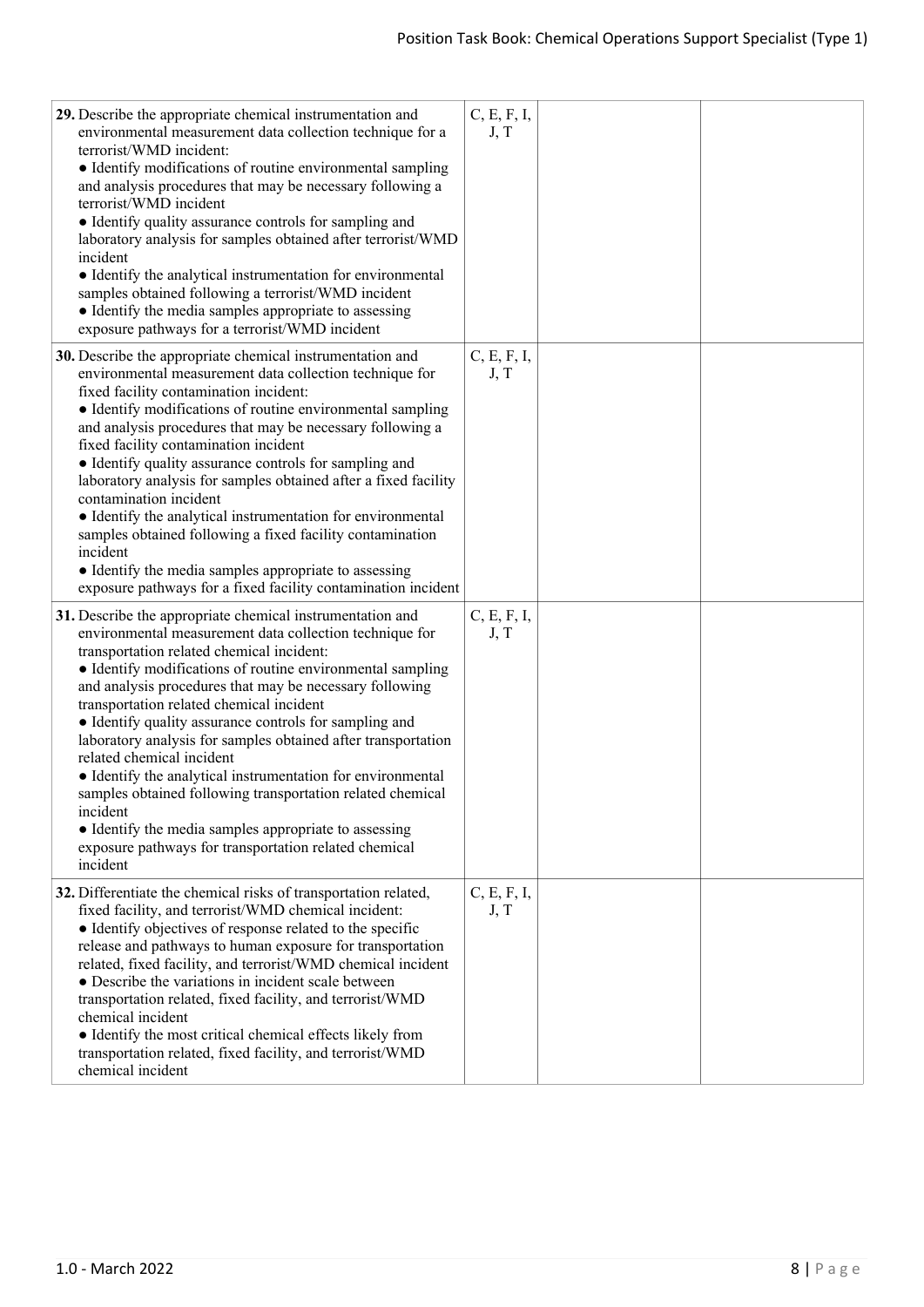| 33. Identify the exposure calculations appropriate to<br>transportation related, fixed facility, and terrorist/WMD<br>chemical incident:<br>• Describe quality assurance methods to best correlate<br>exposure measurements to the success of incident objectives<br>• Describe response objectives-oriented recommendations<br>relative to the exposure calculations needed for<br>transportation related, fixed facility, and terrorist/WMD<br>chemical incident<br>• Describe the exposure calculations from all pathways and<br>their consequences for transportation related, fixed facility,<br>and terrorist/WMD chemical incident | C, E, F, I,<br>J, T |  |
|-------------------------------------------------------------------------------------------------------------------------------------------------------------------------------------------------------------------------------------------------------------------------------------------------------------------------------------------------------------------------------------------------------------------------------------------------------------------------------------------------------------------------------------------------------------------------------------------------------------------------------------------|---------------------|--|
| 34. Recognize the appropriate IMAAC data products for<br>transportation related, fixed facility, and terrorist/WMD<br>chemical incident:<br>• Describe the unique characteristics of each of the data<br>products available for transportation related, fixed facility,<br>and terrorist/WMD chemical incident<br>• Obtain the different data products from for transportation<br>related, fixed facility, and terrorist/WMD chemical incident                                                                                                                                                                                            | C, E, F, I,<br>J, T |  |
| 35. Recognize the critical role of exposure related recordkeeping<br>in response to transportation related, fixed facility, and<br>terrorist/WMD chemical incidents:<br>• Describe methods to ensure and preserve the quality and<br>integrity of exposure related records<br>• Describe the types of exposure related records to be<br>obtained and maintained in response to transportation<br>related, fixed facility, and terrorist/WMD chemical incident<br>• Identify uses of exposure related records to individual,<br>group, and incident management purposes                                                                    | C, E, F, I,<br>J, T |  |
| 36. Recognize the potential health impacts related to a fixed<br>facility contamination incident:<br>• Describe the physical, environmental, societal, and human<br>effects of a fixed facility contamination incident<br>· Describe the roles COSS can play in minimizing or<br>mitigating the physical, environmental, societal, and human<br>effects of a fixed facility contamination incident<br>• Explain to an audience the specific sources of chemical<br>exposure in the early and later phases of a fixed facility<br>contamination incident                                                                                   | C, E, F, I,<br>J, T |  |
| 37. Recognize the potential health impacts related to a<br>terrorist/WMD incident:<br>· Describe the physical, environmental, societal, and human<br>effects of a terrorist/WMD incident<br>• Describe the roles COSS can play in minimizing or<br>mitigating the physical, environmental, societal, and human<br>effects of a terrorist/WMD incident<br>• Explain to an audience the specific sources of chemical<br>exposure in the early and later phases of aa terrorist/WMD<br>incident                                                                                                                                              | C, E, F, I,<br>J, T |  |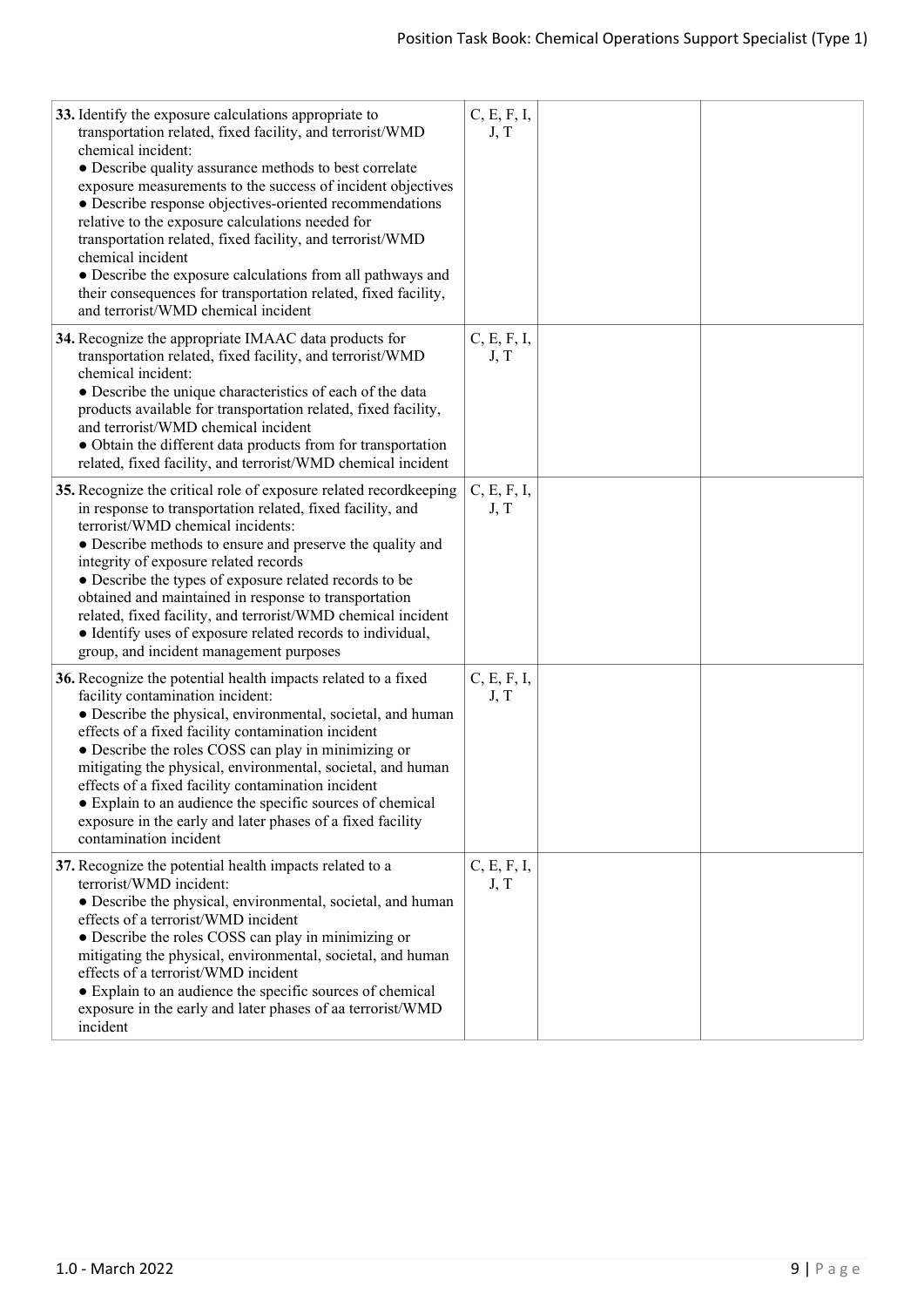| 38. Recognize the potential health impacts related to a<br>transportation related chemical incident:<br>• Describe the physical, environmental, societal, and human<br>effects of a transportation related chemical incident<br>• Describe the roles COSS can play in minimizing or<br>mitigating the physical, environmental, societal, and human<br>effects of a transportation related chemical incident<br>• Explain to an audience the complexities of minimizing or<br>mitigating the physical, environmental, societal, and human<br>effects of a transportation related chemical incident where<br>resources are scarce and conditions are austere<br>• Explain to an audience the specific sources of chemical<br>exposure in the early and later phases of a transportation<br>related chemical incident                                                                                                                                                                                                                                                                                                                                                                      | C, E, F, I,<br>J, T |  |
|-----------------------------------------------------------------------------------------------------------------------------------------------------------------------------------------------------------------------------------------------------------------------------------------------------------------------------------------------------------------------------------------------------------------------------------------------------------------------------------------------------------------------------------------------------------------------------------------------------------------------------------------------------------------------------------------------------------------------------------------------------------------------------------------------------------------------------------------------------------------------------------------------------------------------------------------------------------------------------------------------------------------------------------------------------------------------------------------------------------------------------------------------------------------------------------------|---------------------|--|
| 39. Recognize the variety of environmental monitoring methods<br>appropriate for assessing the exposure pathways following a<br>transportation related, fixed facility, and terrorist/WMD<br>chemical incident:<br>• Describe the sampling priorities and analysis methods for<br>samples obtained following transportation related, fixed<br>facility, and terrorist/WMD chemical incident incidents<br>• Explain to an audience the primary exposure pathway<br>resulting in exposure to humans from transportation related,<br>fixed facility, and terrorist/WMD chemical incident incidents                                                                                                                                                                                                                                                                                                                                                                                                                                                                                                                                                                                         | C, E, F, I,<br>J, T |  |
| 40. Recognize the varying levels of chemical control in the<br>COSS toolkit useful in response to transportation related,<br>fixed facility, and terrorist/WMD chemical incident:<br>• Describe other chemical and nuclear emergency response<br>resources in the COSS toolkit useful in response to<br>transportation related, fixed facility, and terrorist/WMD<br>chemical incident<br>• Describe the considerations and criteria related Shelter and<br>Evacuation in the COSS toolkit useful in response to<br>transportation related, fixed facility, and terrorist/WMD<br>chemical incident<br>• Describe the considerations and criteria related to<br>Population Monitoring in the COSS toolkit useful in<br>response to transportation related, fixed facility, and<br>terrorist/WMD chemical incident<br>• Describe the controls related to Perimeters and Zones in<br>the COSS toolkit useful in response to transportation related,<br>fixed facility, and terrorist/WMD chemical incident<br>• Describe the controls related to Worker Safety in the<br>COSS toolkit useful in response to transportation related,<br>fixed facility, and terrorist/WMD chemical incident | C, E, F, I,<br>J, T |  |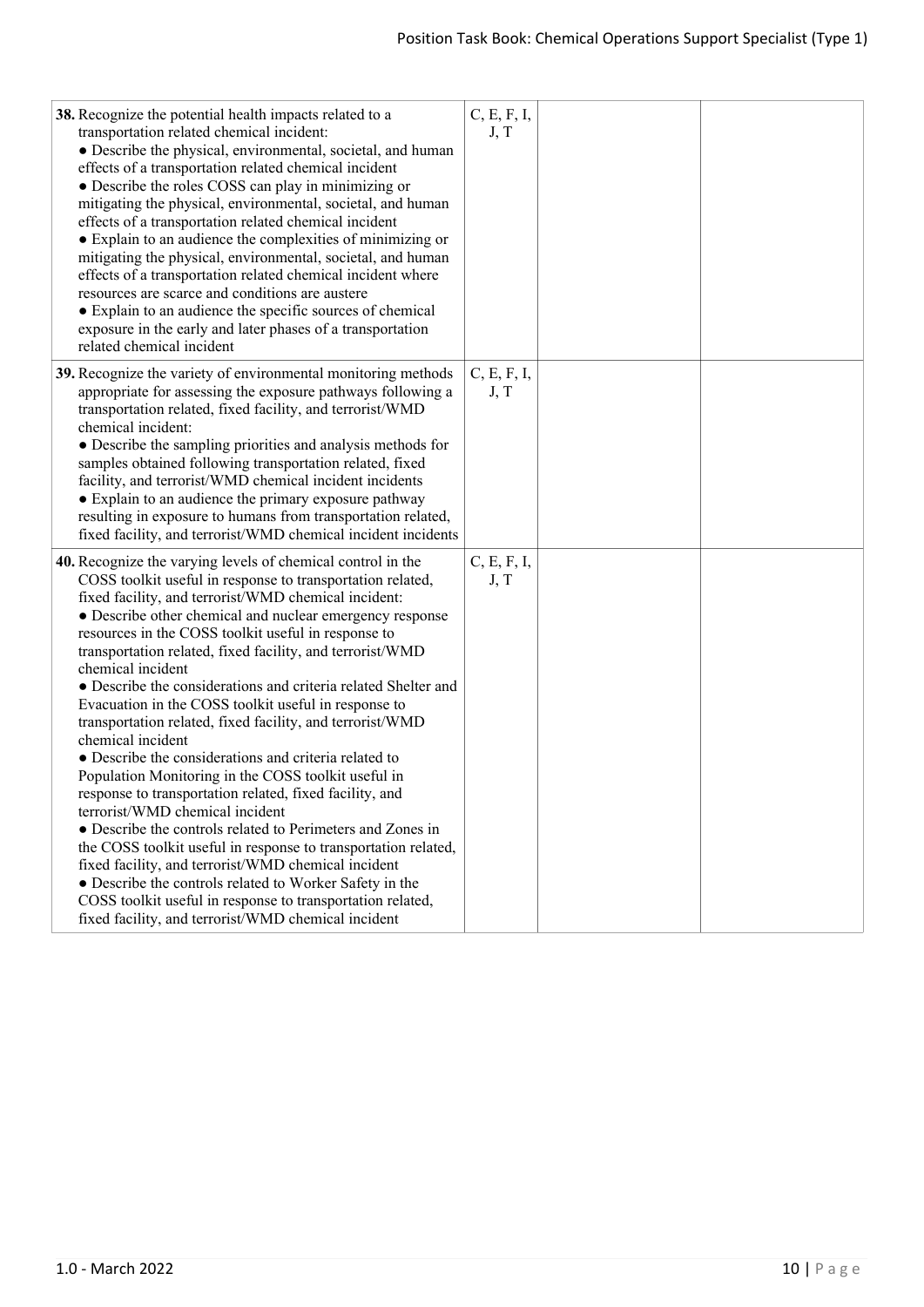# *4. Competency:* **Competency: Ensure completion of assigned actions**

*Description:* Identify, analyze, and apply relevant situational information and evaluate actions to complete assignments safely and meet identified objectives. Complete actions within established time frame.

## *4a. Behavior:* **Execute assigned tasks, assess progress, and make necessary adjustments**

| <b>TASK</b>                                                                                                                                                                                                                                                                                                                                                                                                                                                                                                                                  | <b>CODE</b>         | <b>EVALUATION</b><br><b>RECORD#</b> | <b>EVALUATOR</b><br><b>INITIALS AND</b><br><b>DATE</b> |
|----------------------------------------------------------------------------------------------------------------------------------------------------------------------------------------------------------------------------------------------------------------------------------------------------------------------------------------------------------------------------------------------------------------------------------------------------------------------------------------------------------------------------------------------|---------------------|-------------------------------------|--------------------------------------------------------|
| 41. Demonstrate use of ACE to support response:<br>• Demonstrate the ability to complete an ACE analysis for<br>an exercise or incident from start of the scenario through at<br>least the first 24 hours of exposure<br>• Provide an after-action report or other relevant<br>comprehensive documentation from a previous exercise<br>detailing demonstration of task                                                                                                                                                                       | C, E, F, I,<br>J, T |                                     |                                                        |
| 42. Demonstrate use of EPA CAMEO Suite to support response:<br>• Demonstrate the creation of an Areal Locations of<br>Hazardous Atmospheres (ALOHA) plume, plotted for a<br>specific location, using Mapping Application for Response,<br>Planning, and Local Operational Tasks (MARPLOT) for one<br>or more chemicals from EPA CAMEO Suite to support at<br>least one exercise or incident<br>• Provide an after-action report or other relevant<br>comprehensive documentation from a previous exercise<br>detailing demonstration of task | C, E, F, I,<br>J, T |                                     |                                                        |
| 43. Explain the purpose and functions of EPA CAMEO Suite:<br>• Describe the features of EPA CAMEO Suite that would<br>benefit response to a wide-area contaminating incident<br>• Explain how the EPA CAMEO Suite information would<br>be shared                                                                                                                                                                                                                                                                                             | C, E, F, I,<br>J, T |                                     |                                                        |
| 44. Explain the purpose and functions of the Assessment of<br>Chemical Exposures Program (ACE):<br>• Describe incidents and scenarios where ACE models are<br>most useful<br>• Explain basic functions of ACE and output information<br>provided from system                                                                                                                                                                                                                                                                                 | C, E, F, I,<br>J, T |                                     |                                                        |
| 45. Manage assessment scientists engaging in multiple exposure<br>pathway analysis:<br>• Demonstrate ability to appropriately apply information<br>provided from multiple exposure pathway analyses to<br>incident                                                                                                                                                                                                                                                                                                                           | C, E, F, I,<br>J, T |                                     |                                                        |
| 46. Manage others in the use of ACE for chemical emergency<br>consequence management:<br>• For the purposes of a wide range of decision making,<br>demonstrate the ability to guide a team using ACE to<br>generate appropriate models for the incident/exercise<br>• For the purposes of a wide range of decision making,<br>demonstrate ability to appropriately apply information<br>provided from ACE to analyze an incident                                                                                                             | C, E, F, I,<br>J, T |                                     |                                                        |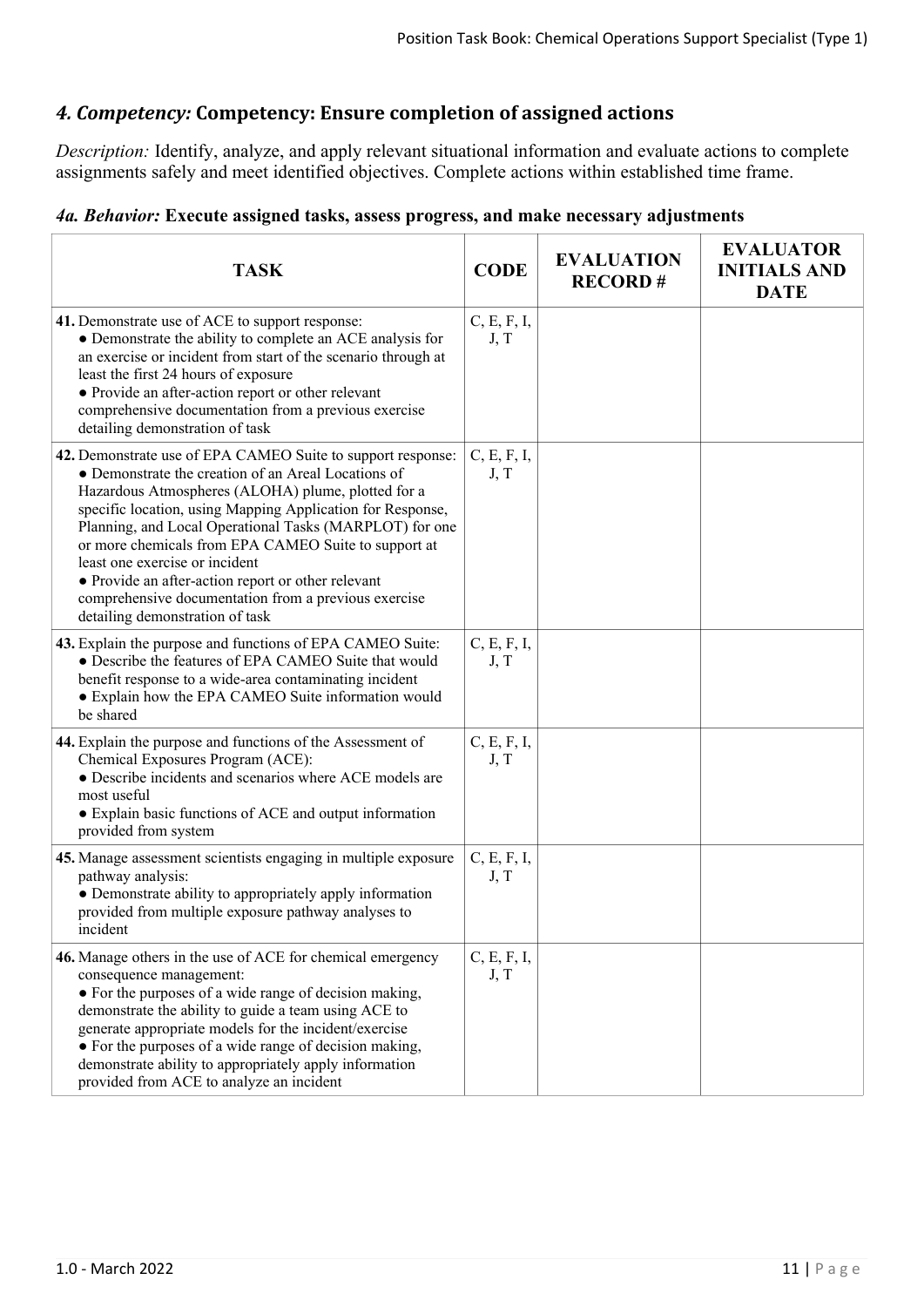| 47. Manage others in the use of ChemResponder for aspects of<br>chemical response for situational awareness:<br>• Demonstrate ability to direct others in implementation or<br>use of procedures to ensure appropriate data for a common<br>chemical operating picture and situational awareness using<br>ChemResponder<br>• Demonstrate proficiency in using the full functionality of<br>the ChemResponder website, including mapping features, to<br>direct others to generate and display a variety of data and<br>overlays to support situational awareness | C, E, F, I,<br>J, T |  |
|------------------------------------------------------------------------------------------------------------------------------------------------------------------------------------------------------------------------------------------------------------------------------------------------------------------------------------------------------------------------------------------------------------------------------------------------------------------------------------------------------------------------------------------------------------------|---------------------|--|
| 48. Manage others in the use of EPA CAMEO Suite chemical<br>emergency consequence management:<br>• For the purposes of a wide range of decision making,<br>demonstrate ability to lead a team using EPA CAMEO Suite<br>to identify relevant information<br>• For the purposes of a wide range of decision making,<br>demonstrate ability to appropriately apply information<br>provided from EPA CAMEO Suite to analyze an incident                                                                                                                              | C, E, F, I,<br>J, T |  |
| 49. Provide interpretation and guidance for confounding<br>instrument readings/results:<br>• Demonstrate ability to apply data quality objectives to<br>ensure reliable data<br>• Demonstrate ability to identify possible reasons for<br>conflicting data in an incident<br>• Demonstrate ability to recognize when data requires<br>additional validation                                                                                                                                                                                                      | C, E, F, I,<br>J, T |  |
| <b>50.</b> Use ChemResponder mobile app and/or website to support<br>response:<br>· Obtain ChemResponder Train the Trainer Certification in<br>all four user roles: Generalist, Data Collection, Event<br>Manager and Organization Administrator<br>• Provide an after-action report or other relevant<br>comprehensive documentation from exercise detailing<br>demonstration of task                                                                                                                                                                           | C, E, F, I,<br>J, T |  |

## *4b. Behavior:* **Make appropriate decisions based on analysis of gathered information**

| <b>TASK</b>                                                                                                                                                                                                                                                                                                                            | <b>CODE</b>         | <b>EVALUATION</b><br><b>RECORD#</b> | <b>EVALUATOR</b><br><b>INITIALS AND</b><br><b>DATE</b> |
|----------------------------------------------------------------------------------------------------------------------------------------------------------------------------------------------------------------------------------------------------------------------------------------------------------------------------------------|---------------------|-------------------------------------|--------------------------------------------------------|
| <b>51.</b> Integrate state, local, tribal, and territorial (SLTT)<br>capabilities with federal assets to meet objectives:<br>• Provide evidence that you have coordinated with federal<br>and SLTT response partners in at least one exercise/incident<br>to maintain a common chemical operating picture and<br>situational awareness | E, F, I, T          |                                     |                                                        |
| 52. Match multiple capabilities of federal and SLTT assets to<br>objectives:<br>• Explain to an audience the main non-chemical assets<br>available from the Federal government to support incident<br>response                                                                                                                         | C, E, F, I,<br>J, T |                                     |                                                        |

#### *4c. Behavior:* **Gather, analyze, and validate information and make recommendations for setting priorities**

| <b>TASK</b>      | <b>CODE</b> | <b>EVALUATION</b><br><b>RECORD#</b> | <b>EVALUATOR</b><br><b>INITIALS AND</b><br><b>DATE</b> |
|------------------|-------------|-------------------------------------|--------------------------------------------------------|
| 1.0 - March 2022 |             |                                     | 12 <br>Page                                            |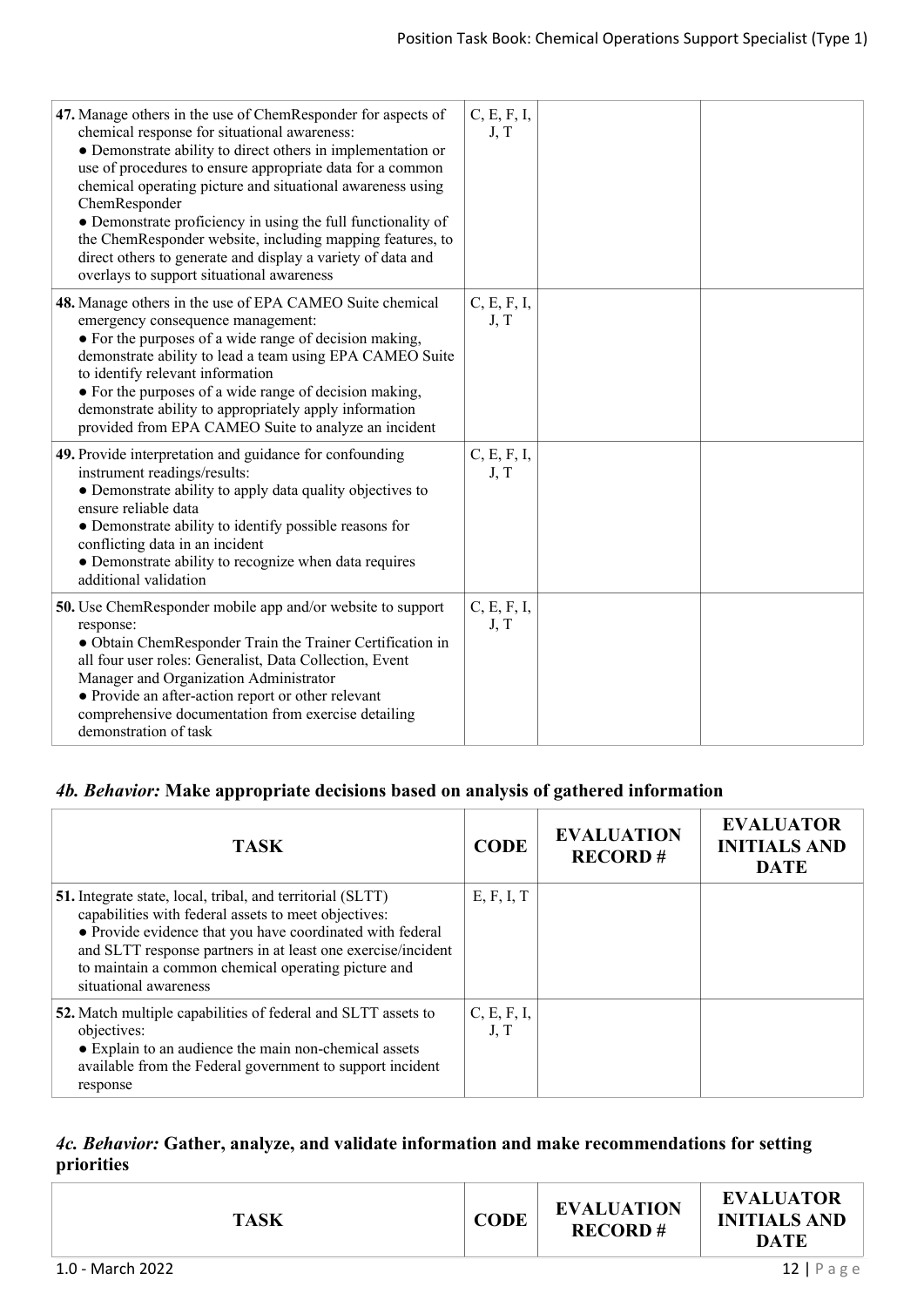| 53. Demonstrate ability to help the incident commander adjust<br>responder exposure guidelines for rescue operations<br>involving large exposures and vulnerable populations:<br>• Clearly and concisely communicate implications of setting<br>worker exposure for lifesaving missions too low<br>• Identify appropriate alarm set points/exposure alerts                                                                                                                                                                                                                                                                                                                                  | C, E, F, I,<br>J, T |  |
|---------------------------------------------------------------------------------------------------------------------------------------------------------------------------------------------------------------------------------------------------------------------------------------------------------------------------------------------------------------------------------------------------------------------------------------------------------------------------------------------------------------------------------------------------------------------------------------------------------------------------------------------------------------------------------------------|---------------------|--|
| 54. Demonstrate application of decision-making process for<br>incident response:<br>• Describe positions and agencies typically involved in<br>decision-making for chemical incidents<br>• Explain how non-technical factors (geographical, social,<br>etc.) can inform protective action decisions                                                                                                                                                                                                                                                                                                                                                                                         | C, E, F, I,<br>J, T |  |
| 55. Describe the reasons why higher exposure thresholds are<br>considered appropriate by recommending bodies (such as the<br>Center for Disease Control and Prevention [CDC], the<br>Occupational Safety and Health Administration [OSHA],<br>and the EPA) and when these could be applied.                                                                                                                                                                                                                                                                                                                                                                                                 | C, E, F, I,<br>J, T |  |
| <b>56.</b> Explain capabilities of the chemical portfolio of the<br>Department of Defense (DOD) Chemical, Biological,<br>Radiological, and Nuclear (CBRN) Response Enterprise:<br>• Explain to an audience the DOD assets important to<br>chemical incident response, their mission, capabilities,<br>footprint and expected response times<br>• For decision makers, describe the best application of the<br>Chemical Response Enterprise (CRE) assets and when they<br>should be requested or activated                                                                                                                                                                                   | C, E, F, I,<br>J, T |  |
| 57. Explain capabilities of the primary federal and SLTT<br>chemical response and recovery assets:<br>• Explain to an audience the federal and SLTT assets<br>important to chemical incident response, their mission,<br>capabilities, footprint and expected response times<br>• For decision makers, describe the best application of the<br>federal and SLTT assets and when they should be requested<br>or activated                                                                                                                                                                                                                                                                    | C, E, F, I,<br>J, T |  |
| 58. Explain to an audience how non-technical factors<br>(geographical, social, etc.) can inform protective action<br>decisions.                                                                                                                                                                                                                                                                                                                                                                                                                                                                                                                                                             | C, E, F, I,<br>J, T |  |
| 59. For a large or unique threat or incident, scale and adjust<br>guidelines for personal protective equipment (PPE),<br>exposure, population monitoring, and zone definitions and<br>controls to balance resources with responder risk and<br>response benefit:<br>• Demonstrate ability to identify unique considerations<br>important for large-scale/severe chemical incidents<br>• Demonstrate ability to provide information and references<br>to guide establishment or adjustment of exposure<br>recommendations or PPE requirements<br>• Demonstrate ability to use COSS Toolkit to provide<br>recommendations for adjustments to guidance/thresholds<br>when resources are scarce | C, E, F, I,<br>J, T |  |
| 60. Integrate SLTT capabilities with federal assets to meet<br>objectives:<br>• Coordinate with SLTT jurisdictions to assist in requests for<br>federal assets in a minimum of three full-scale exercises or<br>level three or greater real-life incidents<br>• Communicate directly with multiple federal assets in three<br>full-scale exercises or level three or greater real-life incidents<br>to request and receive information and products important<br>for incident response                                                                                                                                                                                                      | E, I                |  |